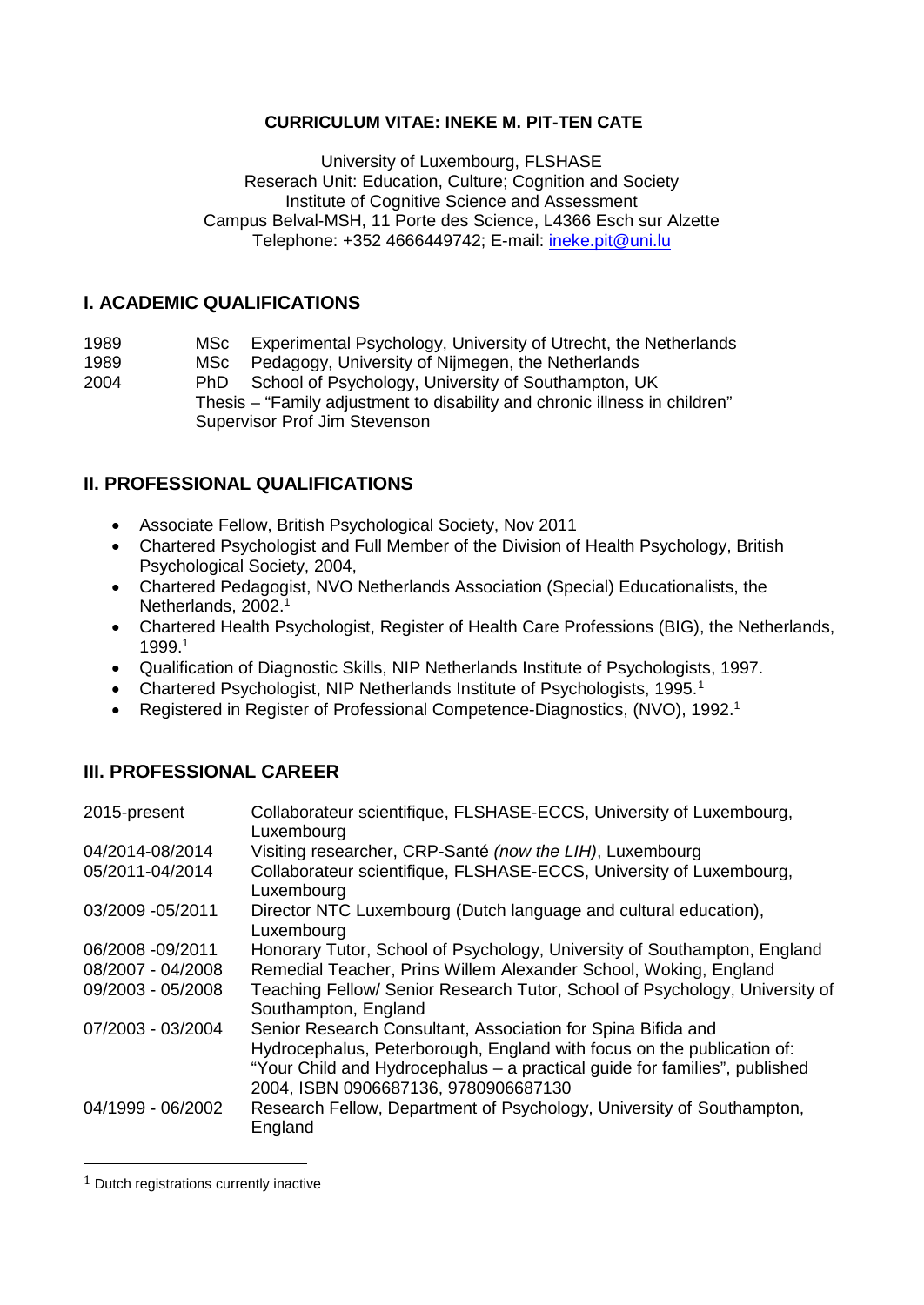| 07/1996 - 12/1997 | Research Scientist in collaboration with the Free University of Amsterdam,<br>The Netherlands                                                                    |
|-------------------|------------------------------------------------------------------------------------------------------------------------------------------------------------------|
| 12/1995 - 03/1996 | Clinical Neuropsychologist, Rehabilitation Centre "Sint Maartenskliniek",<br>Nijmegen, The Netherlands                                                           |
| 01/1994 - 08/1995 | Research Assistant in Psychology, Rusk Institute of Rehabilitation<br>Medicine, New York University Medical Center, New York, USA                                |
| 10/1993 - 08/1994 | Teacher Assistant in Special Education, International Center for the Disabled,<br>New York, USA                                                                  |
| 01/1991 - 03/1993 | Child Psychologist / Special Educationalist, Rijnlands Rehabilitation Center,<br>"de Vierbotschool", Katwijk, The Netherlands                                    |
| 04/1989 - 08/1993 | Lecturer in Developmental Psychology and Special Education, Hogeschool<br>van Amsterdam, Academy of Physical Education and Sports, Amsterdam,<br>The Netherlands |

# **IV. TEACHING**

*1. Undergraduate courses*

At University of Luxembourg:

Research methods; Inclusive pedagogy & schooling for special education needs children (in collaboration with Michelle Brendel); Disability and Anti-Prejudice I and II (in collaboration with Mireille Krischler); Pedagogical Diagnostics (in collaboration with Dr Thomas Hörstermann); Experimental practicum

At University of Southampton:

Adjustment to childhood disability / chronic illness; Child Psychopathology; Introduction to Psychology II, incl. developmental psychology; Experimental design and statistical analyses; Thinking psychologically

At Hogeschool van Amsterdam:

Developmental psychology; Special Education

#### *2. Masters*

MSc Management of Childhood Disability (University of Southampton): Child development module & Social context module

## *3. Doctoral Programs*

• Doctoral School in Educational Science (University of Luxembourg)

Inclusive education: Challenges for teachers; Research methods in educational and social sciences (in collaboration with Prof Dr Sabine Krolak-Schwerdt); Competencies in educational contexts: Theoretical perspectives, developmental models and assessment methods (in collaboration with Prof Dr Sabine Krolak-Schwerdt); Assessment of competencies of actors in educational fields (in collaboration with Prof Dr Sabine Krolak-Schwerdt).

• Doctoral Clinical Psychology (University of Southampton)

Introduction to Psychometrics; Statistics (Factor Analyses; ANOVA; ANCOVA) (in collaboration with Dr Catherine Brignell)

# **V. SUPERVISION:**

## **Supervision Bachelor / Masters theses**

*Supervision 15+ Bachelor/Master´s theses in the following domains:* Competence and efficacy beliefs of teachers/staff in special/integrative settings; Attitudes towards students with special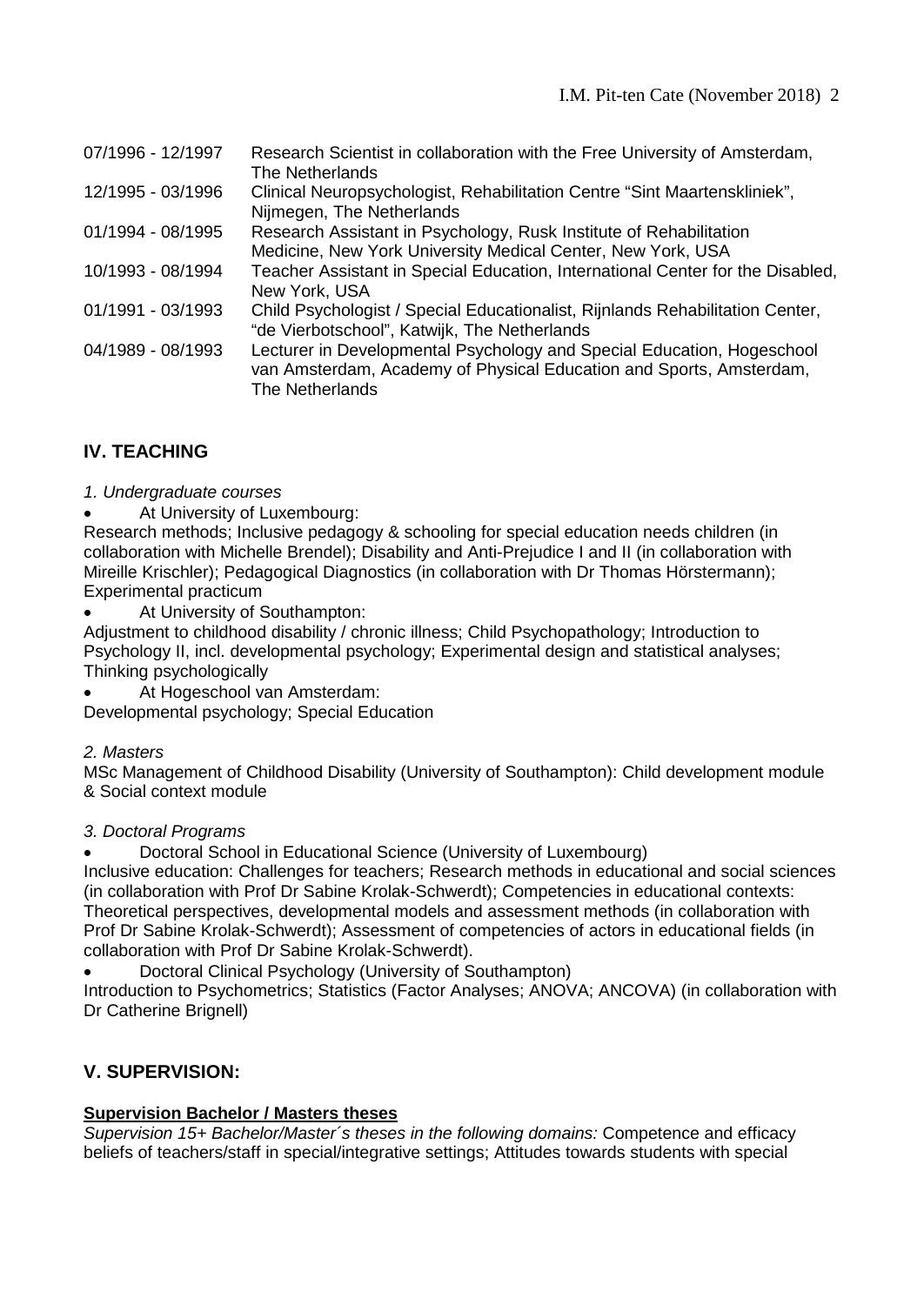educational needs; Social cognition and decision making; Influence of anxiety on cognitive performance; Family adjustment to chronic disability.

## **(Co)Supervision Dissertations:**

- Krischler, M. (2015-2018). Implicit and explicit attitudes toward inclusive education and students with special educational needs in Luxembourg. Supervision of PhD Thesis defended 26.10.2018, University of Luxembourg .
- Markova, M. (2011-2015). Effects of pre-service teachers' attitudes, competence and selfefficacy on judgments of special educational needs for students from different migration backgrounds. Co supervision with Prof Dr Sabine Krolak-Schwerdt). Supervision PhD Thesis defended June 2015, University of Luxembourg
- McGurk, R. (2009-2010). Coping and psychological well-being in informal carers of stroke survivors with aphasia. Co-supervision of Dclin Thesis defended June 2010, University of **Southampton**
- Courtney, H. (2007-2008). Staff emotional reactions to self-harm: The role of self-efficacy, attitudes, attributions and empathy. Supervision of Dclin Thesis defended June 2008, University of Southampton
- Spruce, C. (2007-2008). Effect of Thought Suppression, dietary restraint and disinhibition on Stroop Performance. Co-Supervision of Dclin Thesis defended June 2008, University of Southampton
- Thomson, D. (2006-2007). Do people with intellectual disabilities experience bias at the hands of the people trained to support them? Supervision of Dclin Thesis defended June 2007, University of Southampton
- Brown, R. (2006-2007). The psychosocial adjustment of siblings of children with physical and/or learning disabilities. Supervision of Dclin Thesis defended June 2007, University of Southampton
- Howe, A. (2007). Empathy in Preschool Children: The Development of the Southampton Test of Empathy for Preschoolers. Co-Supervision of Dclin Thesis defended June 2007, University of Southampton

# **VI: RESEARCH INTERESTS**

*Educational science and Psychology of Education*

- Assessment and diagnostics
- Special educational needs
- Teachers´ competence and professional development
- Inclusive education
- Social participation

#### *Health and Developmental Psychology*

- Family adjustment to chronic illness and physical disability
- Brain-behaviour links (e.g. executive function and ADHD)
- Chronic illness/disability and psychological wellbeing
- Resilience and stress related growth

#### *Research Methods*

- Test construction, reliability and validity
- Quantitative analyses of behavioural data, executive function, implicit measures (affective priming, IAT), observational methods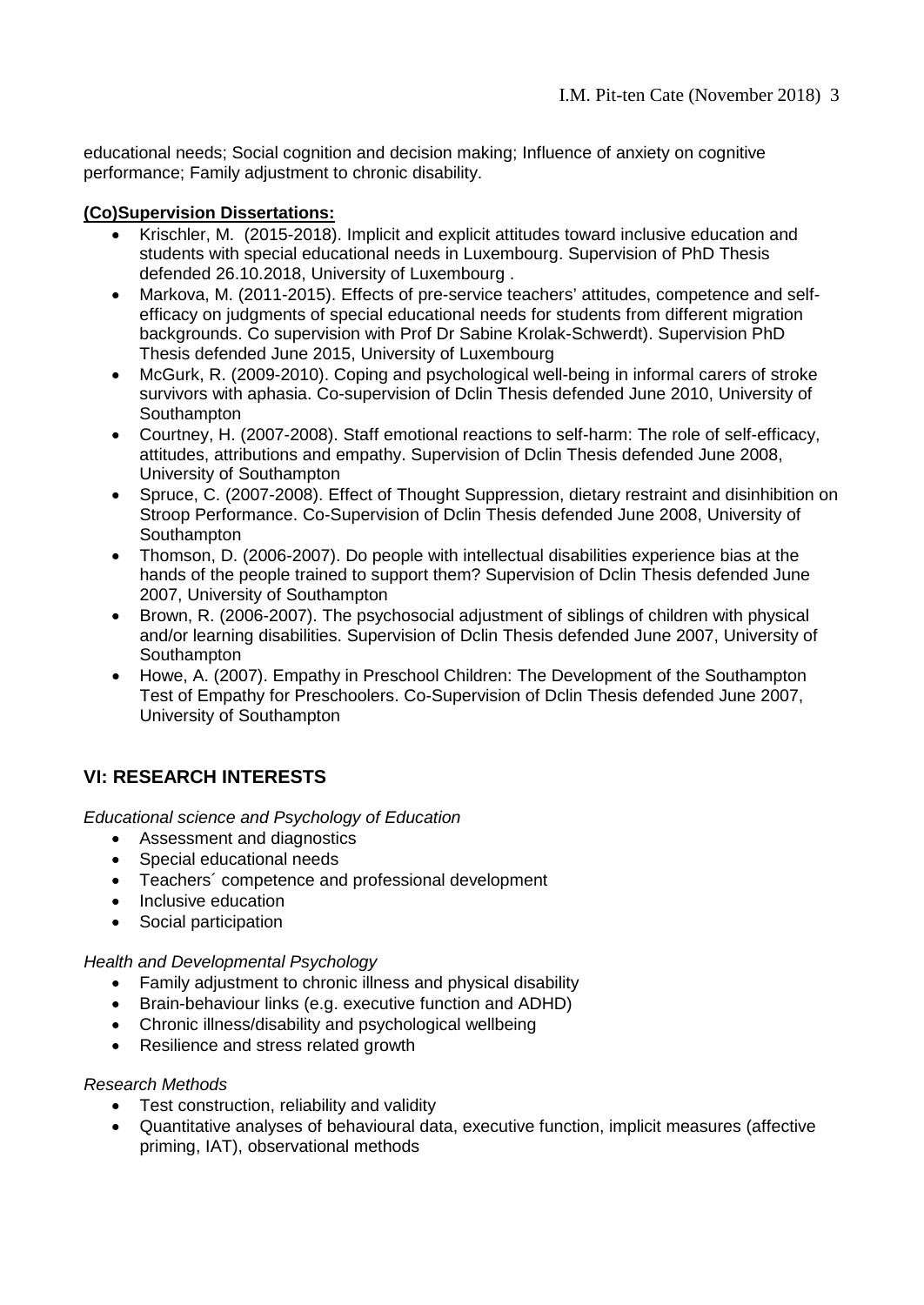# **VII. GRANTS**

- Pit-ten Cate, I.M. (2015-2018) FNR-CORE 2014. "Inclusive education: The effect of teacher characteristics and school support on inclusive practice."  $\epsilon$  655,000. AWARDED
- Pit-ten Cate, I.M. & Daley, D.M. (2002) University of Southampton Annual Grants Scheme. "Expressed Emotion as a mediator of parenting stress and child behaviour problems in children with hydrocephalus." £10,688. AWARDED

#### **VIII. PUBLICATIONS** *(h-index 13; i10-index 16)*

#### **Academic Journal Publications**

- **Pit-ten Cate, I.M.**, & Glock, S. (2018, in press). Teacher expectations concerning students with immigrant background or special educational needs. *Journal of Educational Research and Evaluation* (Special Issue: "Pygmalion's 50<sup>th</sup> anniversary: The state of the art Teacher Expectation research"). doi: 10.1080/13803611.2018.1550839
- Glock, S., Kovacs, C., & **Pit-ten Cate, I.M.** (2018, online). Teacher attitudes towards ethnic minority students: Effects of cultural school diversity. British Journal of Educational Psychology. doi:10.1111/bjep.12248
- **Pit-ten Cate, I.M.**, Markova, M., Krischler, M., & Krolak-Schwerdt, S. (2018). Promoting inclusive education: The role of teacher' attitudes and competence. *Insights on Learning Disabilities: From Prevailing Theories to Validated Practices, 15*(1), 49-63.
- Krischler, M., & **Pit-ten Cate I.M.** (2018, online). Inclusive education in Luxembourg: Implicit and explicit attitudes toward inclusion and students with special educational needs. *International Journal of Inclusive Education.* doi: 10.1080/13603116.2018.1474954
- **Pit-ten Cate, I.M.** & Glock, S. (2018). Teachers´ attitudes toward students with high- and loweducated parents. *Social Psychology of Education, 21*, 725-742*.* doi: 10.1007/s11218-018- 9436-z
- Krischler, M., **Pit-ten Cate, I.M.**, & Krolak-Schwerdt, S (2018). Mixed stereotype content and attitudes toward students with special educational needs and their inclusion in regular schools in Luxembourg. *Research in Developmental Disabilities, 75,* 59-67. doi: 10.1016/j.ridd.2018.02.007
- **Pit-ten Cate, I.M.**, Samouda, H., Stranges, S., Vervier, J.F., Schierloh, U., Lair, M.L., Jacobs, J., & de Beaufort, C. (2017). Can health indicators and psychosocial characteristics predict attrition in youth with overweight and obesity seeking ambulatory treatment? Data from a retrospective longitudinal study in a paediatric clinic in Luxembourg. BMJOpen, 7:e014811. doi: 10.1136/bmjopen-2016-014811
- **Pit-ten Cate, I.M.**, Krolak-Schwerdt, S., & Glock, S. (2016). Accuracy of teachers' tracking decisions: Short and long term effects of accountability. *European Journal of Psychology of Education, 31*, 225-243. doi: 10.1007/s10212-015-0259-4
- Markova, M., **Pit-ten Cate, I.M.**, Krolak-Schwerdt, S., & Glock, S. (2016). Preservice teachers' attitudes toward students with special educational needs from different ethnic backgrounds. *Journal of Experimental Education, 84*, 554-578. doi: 10.1080/00220973.2015.1055317
- Glock, S., Krolak-Schwerdt, S. & **Pit-ten Cate, I.M.** (2015). Are school placement recommendations accurate? The effect of students' ethnicity on teachers' judgments and recognition memory. *European Journal of Psychology of Education, 30*, 169-188. doi: 10.1007/s10212-014-0237- 2
- **Pit-ten Cate, I.M.** (2014). "Commentary: 'Does prenatal maternal stress impair cognitive development and alter temperament characteristics in toddlers with healthy birth outcomes?' P. Zhu et.al.". *Developmental Medicine and Child Neurology, 56*, 204–205. doi: 10.1111/dmcn.12382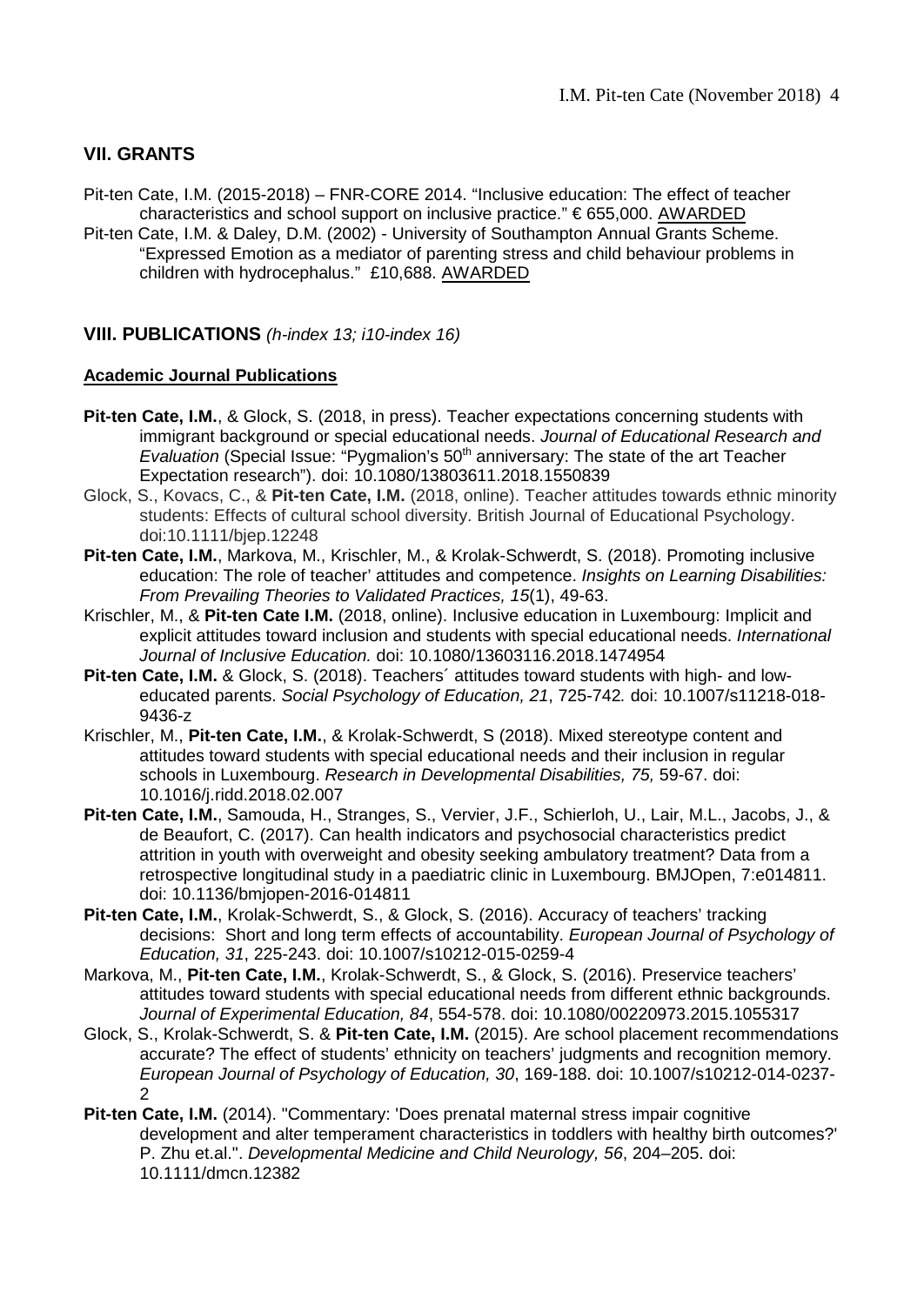- McGurk, R., Kneebone, I., & **Pit-ten Cate, I.M.** (2011). "Sometimes we get it wrong but we keep on trying": A cross-sectional study of coping with communication problems by informal carers of stroke survivors with aphasia. *Aphasiology, 25*, 1507-1522. doi: 10.1080/02687038.2011.599528
- Rowbotham, I., **Pit-ten Cate, I.M.**, Sonuga-Barke, E.J.S., & Huijbregts, S.C.J. (2009) Cognitive control in adolescents with Neurofibromatosis Type 1. *Neuropsychology, 23*, 50-60. doi: 10.1037/a0013927
- Howe, A., **Pit-ten Cate, I.M.**, Brown, A., & Hadwin, J.A. (2008). Empathy in Preschool Children: The Development of the Southampton Test of Empathy for Preschoolers (STEP). *Psychological Assessment, 20*, 305-309. doi: 10.1037/a0012763
- Bayless, S., **Pit-ten Cate, I.M.**, & Stevenson, J. (2008). Behaviour difficulties and cognitive function in children born very prematurely. *International Journal for Behavioural Development, 32*, 199-206. doi: 10.1177/0165025408089269
- **Pit-ten Cate, I.M.**, Hastings, R.P., Johnson, H., & Titus, S. (2007) Grandparent support for mothers of children with and without physical disabilities. *Families in Society. 88*, 1-6. doi: 10.1606/1044-3894.3601
- Hogan, A., **Pit-ten Cate, I.M.**, Vargha-Khadem, F., Datta, A., & Kirkham, F. (2006). Physiological correlates of intellectual deficit in children with sickle cell disease: Hypoxaemia, hyperaemia and brain infarction. *Developmental Science, 9*, 379-387. doi: 10.1111/j.1467- 7687.2006.00503.x
- Stevenson, J. & **Pit-ten Cate, I.** (2004). The nature of hyperactivity in children and adolescents with hydrocephalus: a test of the dual pathway model. *Neural Plasticity, 11*, 13-21. doi: 10.1155/NP.2004.13
- Pit-ten Cate, I.M., Kennedy, C., & Stevenson, J. (2002). Disability and quality of life in spina bifida and hydrocephalus. *Developmental Medicine and Child Neurology, 44*, 317-322. doi: 10.1017/S0012162201002146
- Miller, A.C., **Pit-ten Cate, I.M.**, & Johann-Murphy, M. (2001). When chronic disability meets acute stress: Psychological and functional changes. *Developmental Medicine and Child Neurology, 43*, 213-216. doi: 10.1111/j.1469-8749.2001.tb00191.x
- **Pit-ten Cate, I.M.** & Loots, G.M.P. (2000). Experiences of siblings of children with physical disabilities: An empirical investigation. *Disability and Rehabilitation, 22*, 399-408.
- Miller, A.C., **Pit-ten Cate, I.M.**, Watson, H.S., Geronemus, R. (1999). Stress and family satisfaction in parents of children with port wine stains. *Pediatric Dermatology, 16*, 190-197. doi: 10.1046/j.1525-1470.1999.00051.x
- **Pit-ten Cate, I.M.**, Miller, A.C., Rosen, C., Gordon, R.M., Bicchieri, S.M., & Marks, B.C. (1998). Reliability and validity of the Southern California Ordinal Scales of Development for a sample of young children with disabilities. *Journal of Psychoeducational Assessment, 16*, 4- 14. doi: 10.1177/073428299801600101
- Rosen, C., Miller, A.C, **Pit-ten Cate, I.M.**, Gordon, R.M., Bicchieri, S.M., & Daniele, R. (1998). Team approaches to treating children with disabilities: A comparison. *Archives of Physical Medicine and Rehabilitation, 79*, 430-434. doi: 10.1016/S0003-9993(98)90145-9
- Miller, A.C., Johann-Murphy, M., & **Pit-ten Cate, I.M.** (1997). Pain, anxiety, and cooperativeness in children with cerebral palsy after rhizotomy: Changes throughout rehabilitation. *Journal of Pediatric Psychology, 22*, 689-705. doi: 10.1093/jpepsy/22.5.689

#### **Book chapters**

- **Pit-ten Cate, I.M.** Spina Bifida (in press). C. Llewellyn, *S. Ayers, C. McManus, S. Newman, K. Petrie, T. A. Revenson, & J. Weinman* (Eds). *Cambridge Handbook of Psychology, Health, & Medicine 3rd edition.* Cambridge: Cambridge University Press
- **Pit-ten Cate, I.M.** (July, 2018). Instilling teacher agency in professional development: an international outlook. Enabling teachers in Luxembourg to implement inclusive practice. In M. Sibilio & P. Aiello (eds.), Lo sviluppo professionale dei docenti. Ragionare di agentività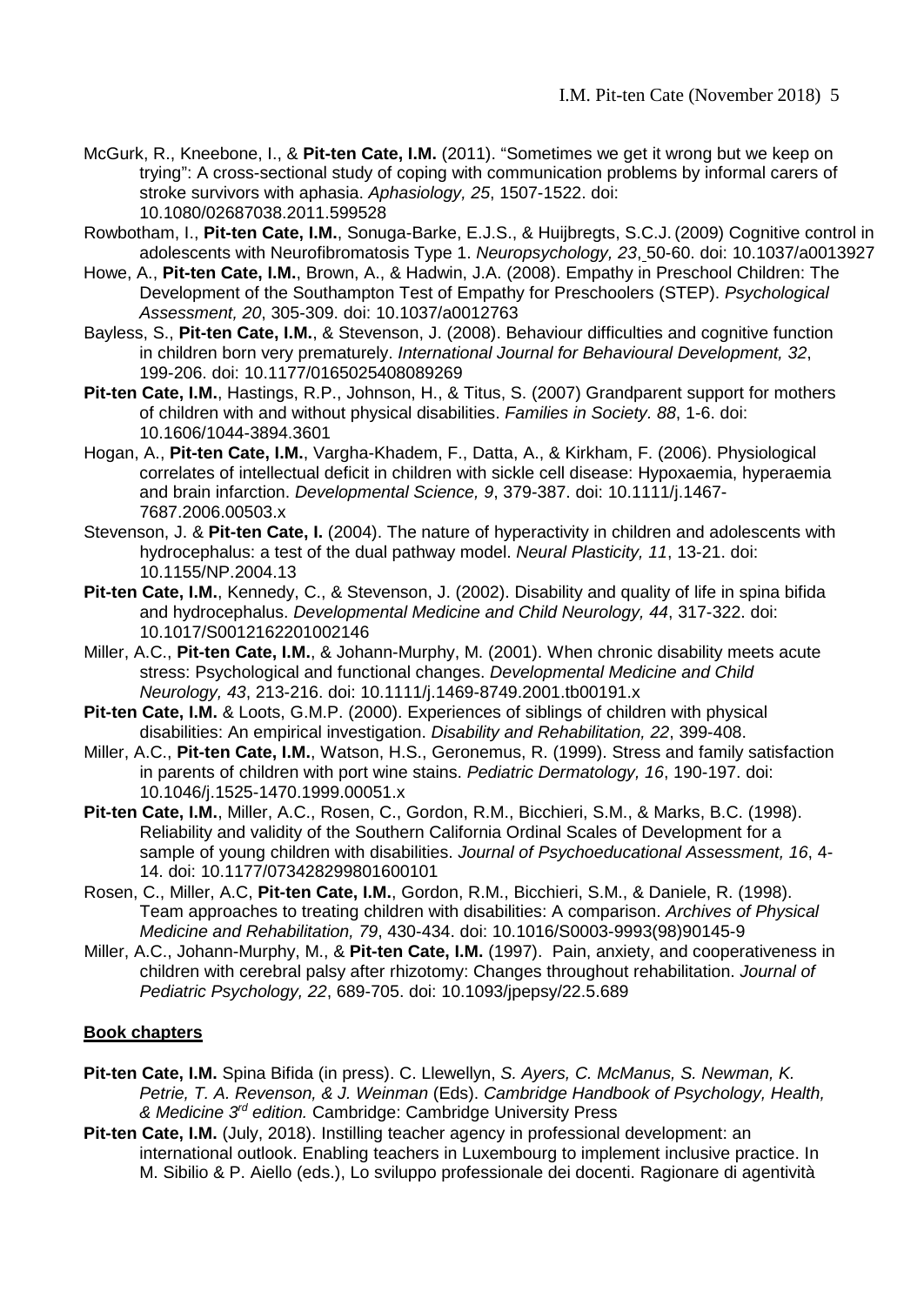per una scuola inclusiva [The professional development of teachers. Reflections on agency for an inclusive school] (pp. 327-332). Napoli, Italy: EdiSES.

- Krolak-Schwerdt, S., **Pit-ten Cate, I.M.**, & Hörstermann, T. (March, 2018). Teachers´ judgments and decision making: Studies concerning the transition from primary to secondary education and their implications for teacher education. In: O. Zlatkin-Troitschanskaia, M. Toepper, H.A. Pant, C. Lautenbach & C. Kuhn (Eds). *Assessment of Learning Outcomes in Higher Education – Cross-national Comparisons and Perspectives.* Dordrecht, the Netherlands: **Springer**
- Hörstermann, T., **Pit-ten Cate, I.M.**, Krolak-Schwerdt, S., & Glock, S. (2016). Primacy effects in attention, recall and judgment patterns of simultaneously presented student information: Evidence from an eye-tracking study. In: Gary Hughes (Ed), *Student achievement: Perspectives, assessment and improvement strategies (chapter 1, pp 1-28)*. Hauppage, NY: Nova Science. Series Title: Education in a Competitive and Globalizing World. ISBN: 978-1- 53610-205-5 (hardcover); 978-1-53610-223-9 (e-book)
- Glock, S. & **Pit-ten Cate, I.** (2014). Smoking, implicit attitudes, and context-sensitivity: An overview. In Z. Jin (Ed.), *Exploring implicit cognition: Learning, memory, and social-cognitive processes* (*chapter 7, pp 152-173*). Hershey, PA: ICI. doi: 10.4018/978-1-4666-6599-6
- **Pit-ten Cate, I.M.**, Krolak-Schwerdt, S., Glock, S., & Markova, M. (2014). Improving teachers' judgments: Obtaining change through cognitive processes. In: Sabine Krolak-Schwerdt, Sabine Glock & Matthias Böhmer (Eds.) *Professional development of teachers: Assessment, training & learning (pp45-61)*. Rotterdam: Sense.
- **Pit-ten Cate, I.M.** & Stevenson, J. Spina Bifida (2007). In: Ayers, S., Baum, A., McManus, C., Newman, S., Wallston, K, Weinman, J., & West, R. (Eds). *Cambridge Handbook of Psychology, Health, & Medicine 2nd edition (pp 889-891).* Cambridge: Cambridge University Press
- Stevenson, J. & **Pit-ten Cate I.M.** (2006). Assessment of health related quality of life in individuals with neural tube defects. Wyszynski, D.F. (Ed). *Neural Tube defects: From origin to treatment (pp. 361-370)*. New York: Oxford University Press

#### **Public Outreach**

- Hörstermann, T., **Pit-ten Cate, I.M.**, & Krolak-Schwerdt, S. (2018, in press). Übergangsentscheidungen in Luxemburg: Die Passung zwischen Leistungs- und Anforderungsniveau und deren Relation zum späteren Lernerfolg. In: Thomas Lentz et al. (Eds), *Bildungsbericht Luxemburg 2018*. Luxembourg: MENJE/SCRIPT & Université du Luxembourg.
- **Pit-ten Cate, I.M.**, & Krischer, M. (2018, in press). Inklusive Bildung aus der Sicht luxemburgischer Grundschullehrerinnen und –lehrer In: Thomas Lentz et al. (Eds), *Bildungsbericht Luxemburg 2018*. Luxembourg: MENJE/SCRIPT & Université du Luxembourg.
- **Pit-ten Cate, I.**, & Krolak-Schwerdt, S. (2016, September). Übergang in die Sekundarschule: Die Rolle der Entscheidungsverantwortung im Orientierungsprozess. *FORUM für Politik, Gesellschaft und Kultur, 365*, 8-11.
- Krolak-Schwerdt, S., **Pit-ten Cate, I.**, Glock, S., & Klapproth, F. (2015). Der Übergang vom Primarzum Sekundarschulbereich: Übergangsentscheidungen von Lehrkräften [The transition from primary to secondary education: Teachers' transition decisions]. In: Thomas Lentz & Jos Bertemes (Eds), *Bildungsbericht Luxemburg 2015 [Education Report Luxembourg 2015 ] (chapter 6, pp 57-62)*. Luxembourg: MENJE/SCRIPT & Université du Luxembourg.
- **Pit-ten Cate, I.M.** & Loots, G.M.P. (1998). "...Het is zoals het is en als ik kan helpen graag": Ervaringen van broers en zussen van kinderen met een lichamelijke handicap. ["..It is simply the way it is and I am only glad to help": Experiences of siblings of children with physical disabilities]. *Nederlands Tijdschrift voor Kinderrevalidatie, 2*, 33-37.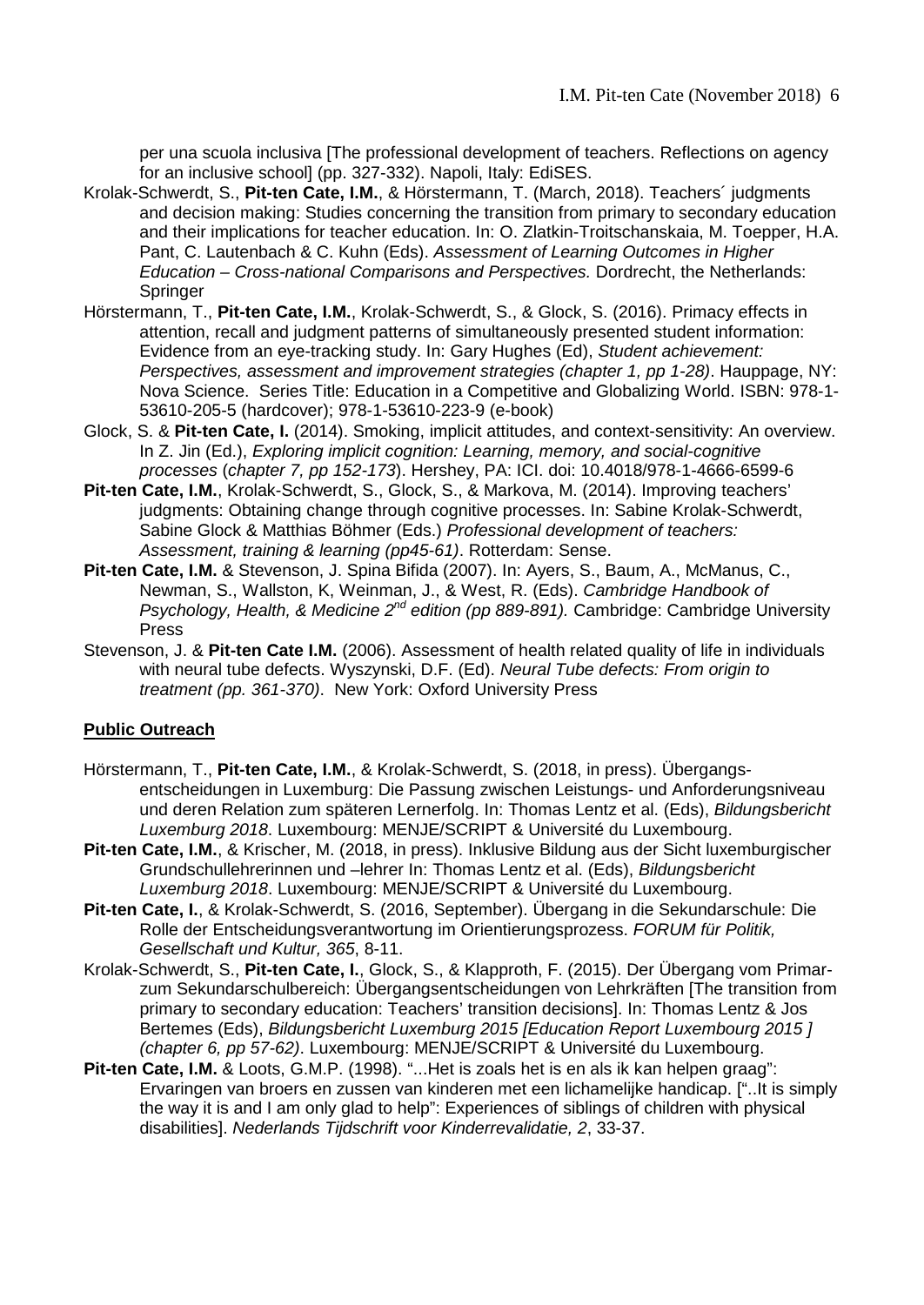- **Pit-ten Cate, I.M.** & Loots, G.M.P. (1997). "Broers en zussen van kinderen met een lichamelijke handicap: problemen en oplossingen" [Siblings of children with physical disabilities: Problems and solutions]. BOSK magazine, 4, 8-11.
- Pit-ten Cate, I.M., Padrone F., Feinblatt A., & Diller, L. (1997). Trends in Service Delivery; Psychological Practice in Rehabilitation Settings. *Rehabilitation Outlook, 2 (1),* 8-10.

#### **Research Reports**

- Krolak-Schwerdt, S. & **Pit-ten Cate, I.M.** (2015). School transitions from primary to secondary school: development of intervention strategies to improve the quality of teachers´ transition decisions. Final report to the Fonds National de la Recherche, Luxembourg.
- **Pit-ten Cate, I.** & Daley, D. (2004). Expressed Emotion as a mediator of parenting stress and child behaviour problems in children with hydrocephalus. Final report to the University of Southampton Annual Grants Scheme.
- Stevenson, J. & **Pit-ten Cate, I.** (2003). A study of the developmental, behavioural and psychological characteristics associated with hydrocephalus and spina bifida in middle childhood and A study of the cognitive basis for educational problems in young adolescents with hydrocephalus and spina bifida. Final report to the Association for Spina Bifida and Hydrocephalus.
- De Wit, O., **Pit-ten Cate, I.M.**, & Stevenson, J. (2003). Zelfbeeld en Gedrag van kinderen met spina bifida en/of hydrocephalie in de leeftijd 6-12 jaar [Self-perception and behaviour in children with spina bifida and/or hydrocephalus aged 6-12 years]. Research report to the 'BOSK', Society for children with physical disabilities and their parents.
- **Pit-ten Cate, I.M.** & Loots, G.M.P. (1997). Ervaringen van broers en zussen van jongeren met een lichamelijke handicap en hun ouders: Literatuur overzicht en empirisch onderzoek [Experiences of siblings of youth with physical disabilities and their parents: Literature Review and empirical investigation]. Final Report to the Prinses Beatrix Fund.

## **IX. CONFERENCE PRESENTATIONS**

#### **2019**

**Pit-ten Cate, I.M.** & Glock (2019, accepted). Teachers´ Attitudes toward Students with High- and Low-Educated Parents. In S. Schindler, M. Neugebauer, & J. Paetsch, Soziale Ungleichheit und die Rolle von Lehrkräften beim Übergang auf die weiterführende Schule Lehrereinstellungen zu Schülern mit multiplen heterogenen Merkmalen. Symposium auf der 7. Tagung der Gesellschaft für empirische Bildungsforschung (GEBF), Köln, Germany.

#### **2018**

- **Pit-ten Cate, I.M.** & Glock, S. (2018, November).Teacher expectation concerning students with immigrant background or special educational needs. Paper presented at the 11<sup>th</sup> Educational Psychology Forum, Auckland, New Zealand.
- **Pit-ten Cate, I.M.**, & Krischler, M. (2018, November). Teachers´ attitudes toward the inclusion of students with special educational needs in Luxembourg: Associations with training and perceived competence. Paper presented at the inaugural LuxERA conference, Esch-sur-Alzette, Luxembourg
- **Pit-ten Cate, I.M.**, & Krischler, M. (2018, September). Teachers´ attitudes towards inclusion: Effects of a training module. In Dignath, C & Hardy, I. Heterogeneity in the classroom: teacher professional knowledge, beliefs, and instructional strategies. Invited symposium conducted at the annual meeting of the Deutsche Gesellschaft für Psychologie, Frankfurt am Main, Germany.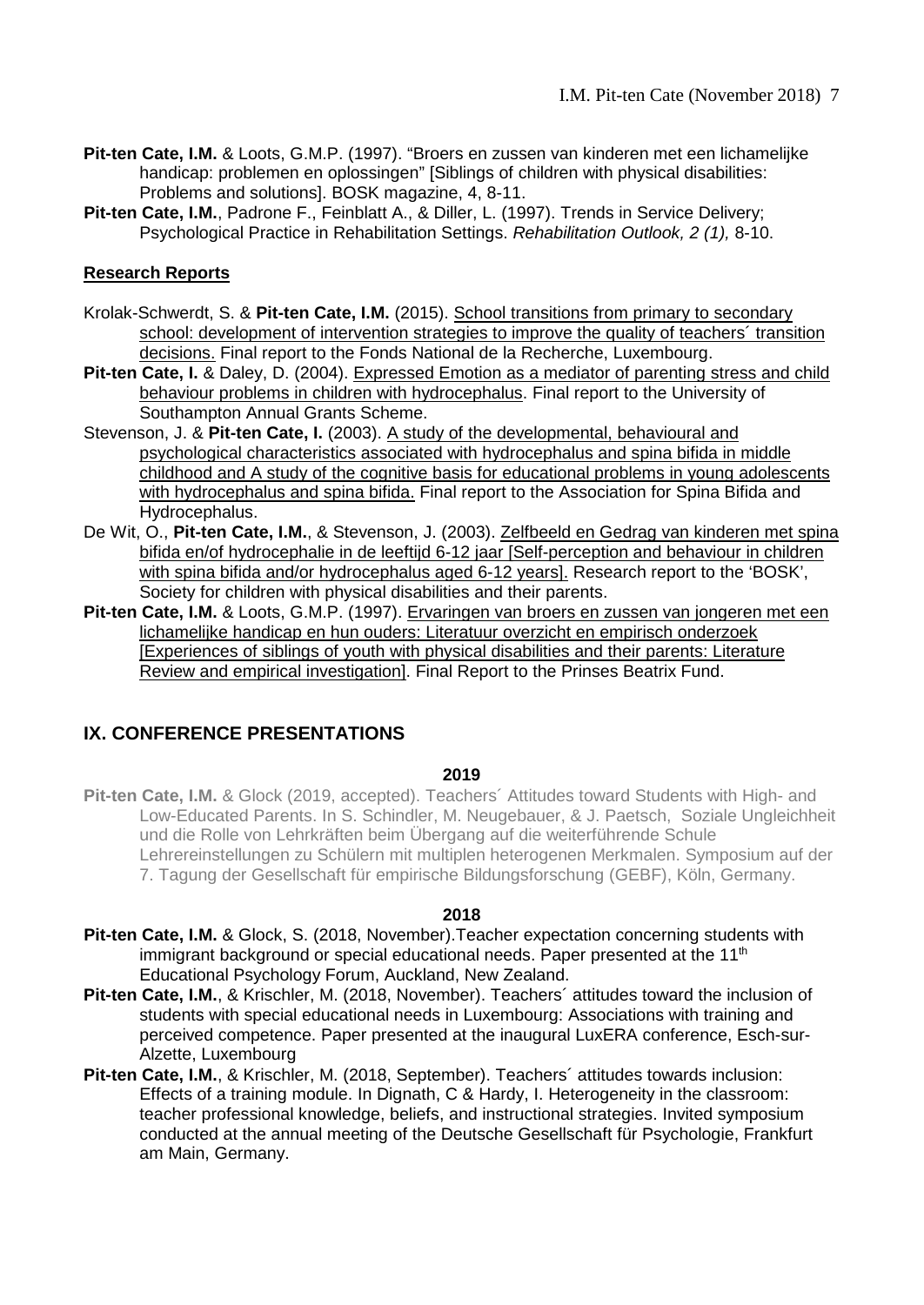- **Pit-ten Cate, I.M.** & Krischler, M. (2018, September). Changes in preservice teachers´ attitudes toward inclusion: the role of competence. Paper presented at the EARLI Special Interest Group "Special Needs Education" (SIG 15) conference, University of Potsdam, Potsdam, Germany.
- **Pit-ten Cate, I.M.** & Krischler, M. (2018, September). Stereotypes and attitudes toward male and female students with special educational needs from different backgrounds. Paper presented at the annual European Conference on Educational Research (ECER), Bolzano, Italy.
- **Pit-ten Cate, I.M.** (2018, September). Social participation and peer relationships of students with special educational needs. In Avramidis, E. Friendships, friendship quality and friendship stability between students with and without special educational needs. Symposium conducted at the annual European Conference on Educational Research (ECER), Bolzano, Italy.
- **Pit-ten Cate, I.M.** & Krischler, M. (2018, April). Teachers´ competence and efficacy beliefs on inclusive education in Luxembourg - effect of a training module. Poster presented at the conference/workshop Teacher Efficacy and Inclusive Education, Wuppertal, Germany.
- **Pit-ten Cate, I.M.** & Krischler, M. (2018, February)., Einstellungen von Lehrkräften zur Inklusion von SchülerInnen mit sonderpädagogischem Förderbedarf. In Pit-ten Cate, I.M. & Syring, M. Einstellungen und Überzeugungen gegenüber einer heterogenen Schülerschaft. Symposium conducted at the 6. Tagung der Gesellschaft für Empirische Bildungsforschung (GEBF), Basel, Switzerland

#### **2017**

- Krischler, M., **Pit-ten Cate, I.M.**, & Krolak-Schwerdt, S. (2017, 25th November). Implizite Einstellung gegenüber Schülern mit sonderpädagogischem Förderbedarf und ihr Einfluss auf die Einstellung zum inklusiven Schulsystem. Paper presented at the Herbsttagung der Arbeitsgruppe empirische sonderpädagogische Forschung (AESF). Frankfurt, Germany.
- Krischler, M., **Pit-ten Cate, I.M.**, & Krolak-Schwerdt, S. (2017, September). Stereotypen gegenüber SchülerInnen mit Förderbedarf: Überzeugungen von erfahrenen Lehrkräften, Lehramtsstudierenden und SchülerInnen. Paper presented at the Fachgruppentagung Pädagogische Psychologie (PAEPS), Münster, Germany.
- **Pit-ten Cate, I.M.**, Krischler, M., & Krolak-Schwerdt, S. (2017, August). Stereotypes and attitudes towards students with special educational needs in relation to teachers´ attitudes towards inclusive education. In Dignath, C. & Kunter, M., Teacher beliefs regarding heterogeneous/diverse/inclusive classrooms. Symposium conducted at the 17th Biennial EARLI Conference for Research on Learning and Instruction, Tampere, Finland
- **Pit-ten Cate, I.M.**, Krolak-Schwerdt, S., Hörstermann, T., & Glock, S. (2017, August). Intervention strategies to improve the quality of teachers´ judgments: Changes in the accuracy of teachers´ transition decisions. In Gasteiger-Klicpera, B., Influences on Teachers' Judgment Accuracy concerning student achievement and educational transitions. Symposium conducted at the 17th Biennial EARLI Conference for Research on Learning and Instruction, Tampere, Finland
- **Pit-ten Cate, I.**, & Stevenson, J. (2017, August). Social acceptance and peer relationships of children with physical disabilities. In: de Boer; A., Taking a different perspective: Looking at the inclusion of students with special educational needs in general education. Symposium conducted at the annual European Conference on Educational Research (ECER), Copenhagen, Denmark.
- Pit-ten Cate, I., & Krischler, M. (2017, August). Social participation of students with special educational needs in regular classes. Paper presented at the European Conference on Educational Research (ECER), Copenhagen, Denmark.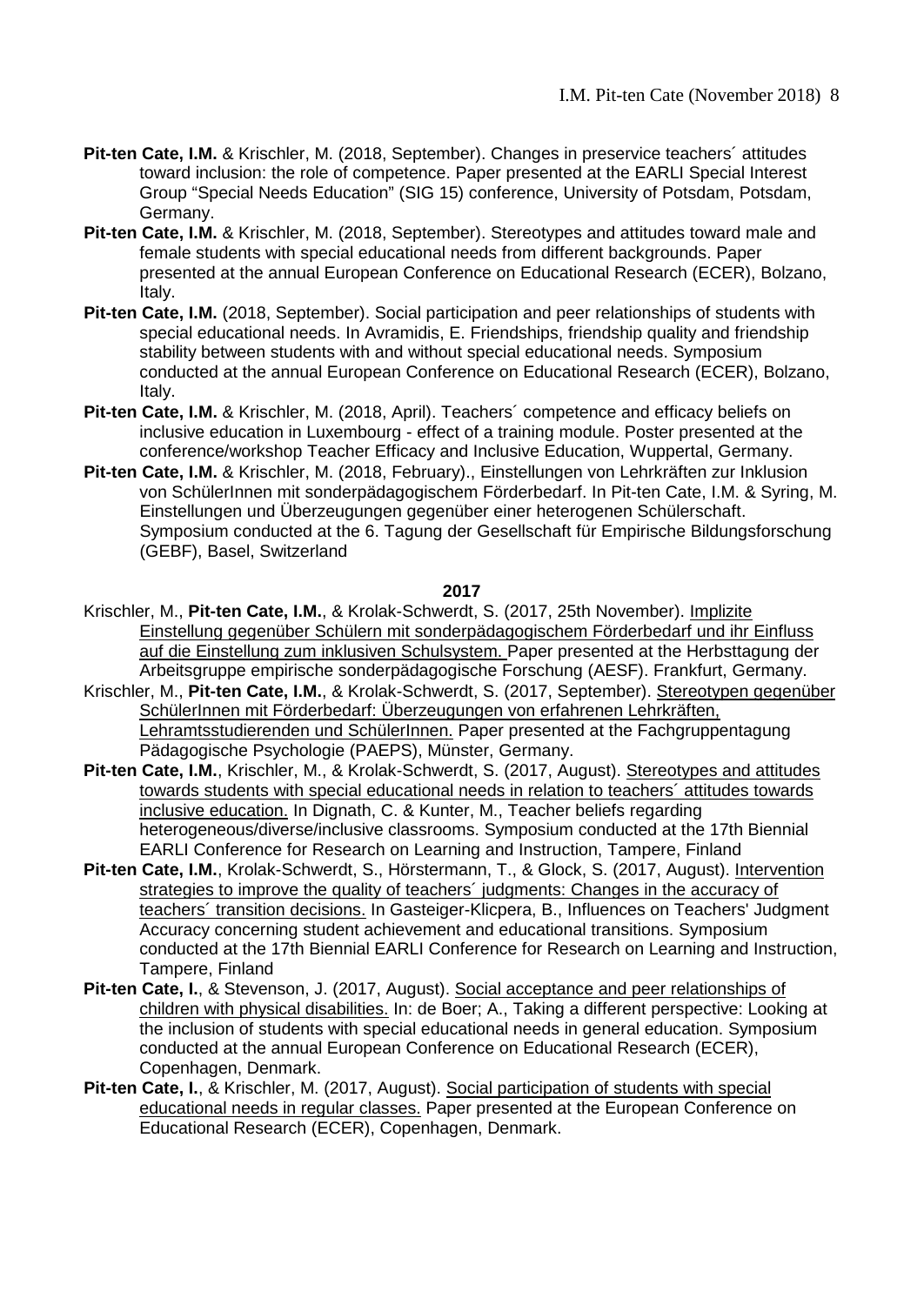- Krischler, M., **Pit-ten Cate, I.**, & Krolak-Schwerdt, S. (2017, August). Pre-service teachers´ attitudes towards inclusion: Effects of a training module. Paper presented at the European Conference on Educational Research (ECER), Copenhagen, Denmark.
- **Pit-ten Cate, I.M.** & Krischler, M. (2017, June). Teachers´ beliefs concerning inclusive praxis in Luxembourg: competence, attitudes and school environment. Poster presented at the 4<sup>th</sup> Annual Meeting Inclusion International (I.Int) Network: Human Rights – Inclusion – Education. Interdisciplinary and Comparative Perspectives, Esch-sur-Alzette, Luxembourg
- **Pit-ten Cate, I.**, & Stevenson, J. (2017, March). The social inclusion of students with physical disabilities. Paper presented at the Mini-conference on Social Inclusion of Students with Disabilities in General Education, Groningen, The Netherlands.
- **Pit-ten Cate, I.M.** & Krischler, M. (2017, March). Teachers' beliefs regarding student with special educational needs from different ethnic backgrounds: stereotypes, attitudes and judgments of student competence. In A. Tobisch, M. Dresel, H. Kleen, & S. Glock, Lehrereinstellungen zu Schülern mit multiplen heterogenen Merkmalen. Symposium auf der 5. Tagung der Gesellschaft für empirische Bildungsforschung (GEBF), Heidelberg, Germany.

#### **2016**

- Krischler, M., **Pit-ten Cate, I.**, & Krolak-Schwerdt, S. (2016, November). Stereotypen und Einstellungen in Bezug auf Schülern mit sonderpädagogischen Förderbedarf. Paper presented at the Herbsttagung der Arbeitsgruppe empirische sonderpädagogische Forschung (AESF). Dortmund, Germany.
- **Pit-ten Cate, I.M.**, Krolak-Schwerdt, S., Hörstermann, T., & Glock, S. (2016, September). Bestimmung der Qualität der Übergangsentscheidungen: Prädiktive Validität eines Kriteriums. In Krolak-Schwerdt, S. & Artelt, C., Schulische Leistungsbeurteilung von Lehrkräften: Messung von Urteilsprozessen und Messung der Urteilsqualität. Symposium conducted at the 50<sup>th</sup> Kongress der Deutschen Gesellschaft für Psychologie (DGPs), Leipzig, Germany.
- **Pit-ten Cate, I.M.** & Krischler, M, Krolak-Schwerdt, S. (2016, August). Attitudes towards inclusion of students with special educational needs in Luxembourg. In M. Hessels, [Teachers' Self](https://www.conftool.com/ecer2016/index.php?page=browseSessions&form_session=1642)[efficacy Beliefs, Attitudes and Motivation to Engage in Inclusive Education, S](https://www.conftool.com/ecer2016/index.php?page=browseSessions&form_session=1642)ymposium conducted at the European Conference on Educational Research (ECER), Dublin, Ireland.
- Krischler, M. & **Pit-ten Cate, I.M.**, Krolak-Schwerdt, S. (2016, July). Teacher attitudes towards students with special educational needs in Luxembourg. Paper presented at the International Conference on Inclusion, Wuppertal, Germany.
- Krischler, M. & **Pit-ten Cate, I.M.**, Krolak-Schwerdt, S. (2016, June). Teacher attitudes towards students with special educational needs in Luxembourg. Poster presented at the EARLI Special Interest Group "Teacher and Teacher Education" (SIG 11) conference, Zurich, Switserland.
- **Pit-ten Cate, I.M.**, Krolak-Schwerdt, S., Hörstermann, T., & Glock, S. (2016, March). Theoretical knowledge and formal decision rules: Can we reduce bias in orientation decisions? Paper presented at the 4. Tagung der Gesellschaft für Empirische Bildungsforschung (GEBF), Berlin, Germany

**2015**

**Pit-ten Cate, I.M.**, Krolak-Schwerdt, S., Hörstermann, T., & Glock, S. (2015, September). Assessing Teachers' Diagnostic Competence: Predictive Validity and Application of a Criterion to Judge the Accuracy of Transition Decisions. In Pant, H.A. & Zlatkin-Troitschanskaia, O., Modeling and Measuring Academic Competencies in Higher Education. Symposium conducted at the European Conference on Educational Research, Budapest, Hungary.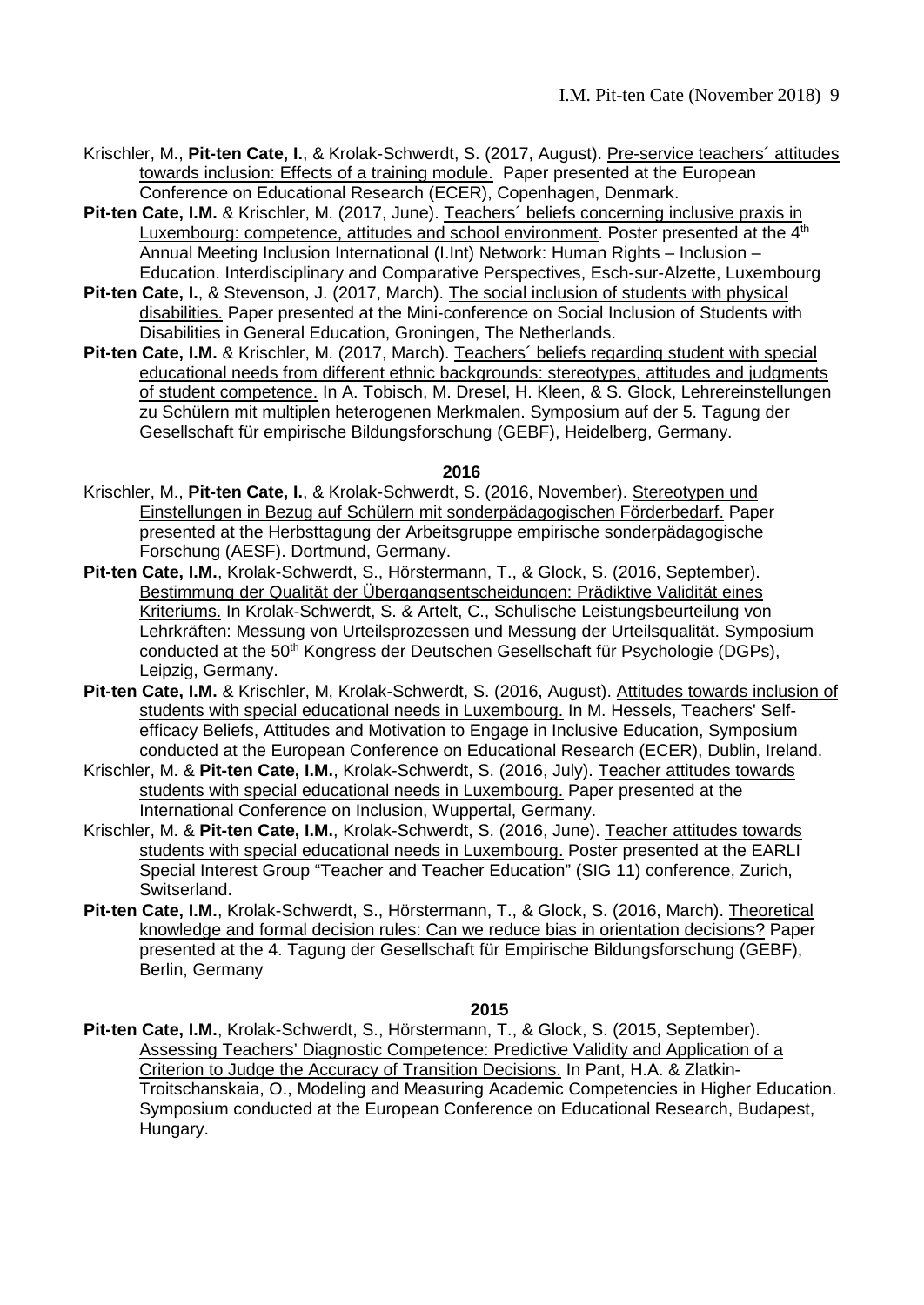Markova, M., Pit-ten Cate, I., Krolak-Schwerdt, S. & Glock, S. (2015, March). "Das habe ich vorher noch nie versucht*,* also bin ich völlig sicher, dass ich es schaffe!": Selbstwirksamkeit und wahrgenommene Kompetenz von Lehramtsstudierenden im Umgang mit Schülern mit sonderpädagogischem Förderbedarf. In A. Wilde, J. Seiz & M. Kunter, Experimentelle Studien mit Lehramtsanwärtern zu Aspekten der professionellen Kompetenz. Symposium auf der 3. Tagung der Gesellschaft für empirische Bildungsforschung GEBF), Bochum, Germany.

#### **2014**

- Markova, M., **Pit-ten Cate, I.**, Krolak-Schwerdt, S. & Glock, S. (2014, September). Effects of preservice teachers' self-efficacy and perceived competence on their pedagogical actions concerning students with special education needs. Paper presented at the European Conference on Educational Research (ECER-ERC), Porto, Portugal.
- Markova, M., **Pit-ten Cate, I.**, Krolak-Schwerdt, S., & Glock, S. (2014, March). Preservice teachers' implicit and explicit attitudes and judgments of students with special educational needs from different backgrounds. Poster presented at the 24. Tagung der Deutsche Gesellschaft für Erziehungswissenschaft (DGfE), Berlin, Germany
- Glock, S., Hörstermann, T., Krolak-Schwerdt. S. & **Pit-ten Cate, I.** (2014, March). Noten oder sozialer Hintergrund? Der erste Eindruck beeinflusst das Gedächtnis für Schülerinformationen und die Genauigkeit des Urteils. In: Rausch, T., Zugänge zur professionellen Kompetenz von Lehrkräften. Symposium conducted at the 2. Tagung der Gesellschaft für Empirische Bildungsforschung (GEBF), Frankfurt, Germany

#### **2013**

- Pit-ten Cate, I.M. & Kirchen, L. (2013, September). Kompetenz und Arbeitsbezogene Stress bei sonderpädagogischen Fachkräfte in Luxemburg: Vermittlung durch Selbstwirksamkeit. Paper presented at the 14. Fachgruppentagung Pädagogische Psychologie (PAEPS), Hildesheim, Germany.
- Glock, S., **Pit-ten Cate, I.M.**, & Krolak-Schwerdt, S. (2013, September). Der Einfluss der Verantwortung auf die Genauigkeit und Unverzerrtheit von Lehrerurteilen am Beispiel der Schullaufbahnemphelung: Unmittelbare und langfristige Effekte. In Baudson, T., & Preckel, F., Prädiktoren und Konsequenzen pädagogischer Beurteilungen. Symposium conducted at the 14. Fachgruppentagung Pädagogische Psychologie, Hildesheim, Germany.
- **Pit-ten Cate, I.M.**, Krolak-Schwerdt, S., Hörstermann, T., & Glock, S. (2013, August). Better decisions through science – changing decision making processes by applying formal decision rules. In Ohle, A., & McElvany, Teachers' Competencies and Teacher Judgments. Symposium conducted at the 15th Biennial EARLI Conference for Research on Learning and Instruction, Munich, Germany.
- Pit-ten Cate, I.M., Krolak-Schwerdt, S., &. Hörstermann, T. (2013, March). Developing a criterion to judge the accuracy of transition decisions. In Klapproth, F. & Pit-ten Cate, I.M. Neue Ansätze zur Entwicklung von Kriterien für die Qualität von Sekundarschulempfehlungen. Symposium conducted at the 1st Tagung der Gesellschaft für Empirische Bildungsforschung (GEBF), Kiel, Germany
- **Pit-ten Cate, I.M.,** Markova, M, Krolak-Schwerdt, S., & Glock, S. (2013, January). Précision de l'avis d'orientation: une analyse de l'effet de la responsabilité. Paper presented at the colloque de l'ADMEE-Europe, Fribourg, Switserland.

#### **2012**

Pit-ten Cate, I.M., Krolak-Schwerdt, S., Glock, S., & Markova, M. (2012, September). Orientation decisions concerning the transition from Primary to secondary School: the affect of accountability. Paper presented at the European Conference on Educational Research(ECER-ERC), Cadiz, Spain.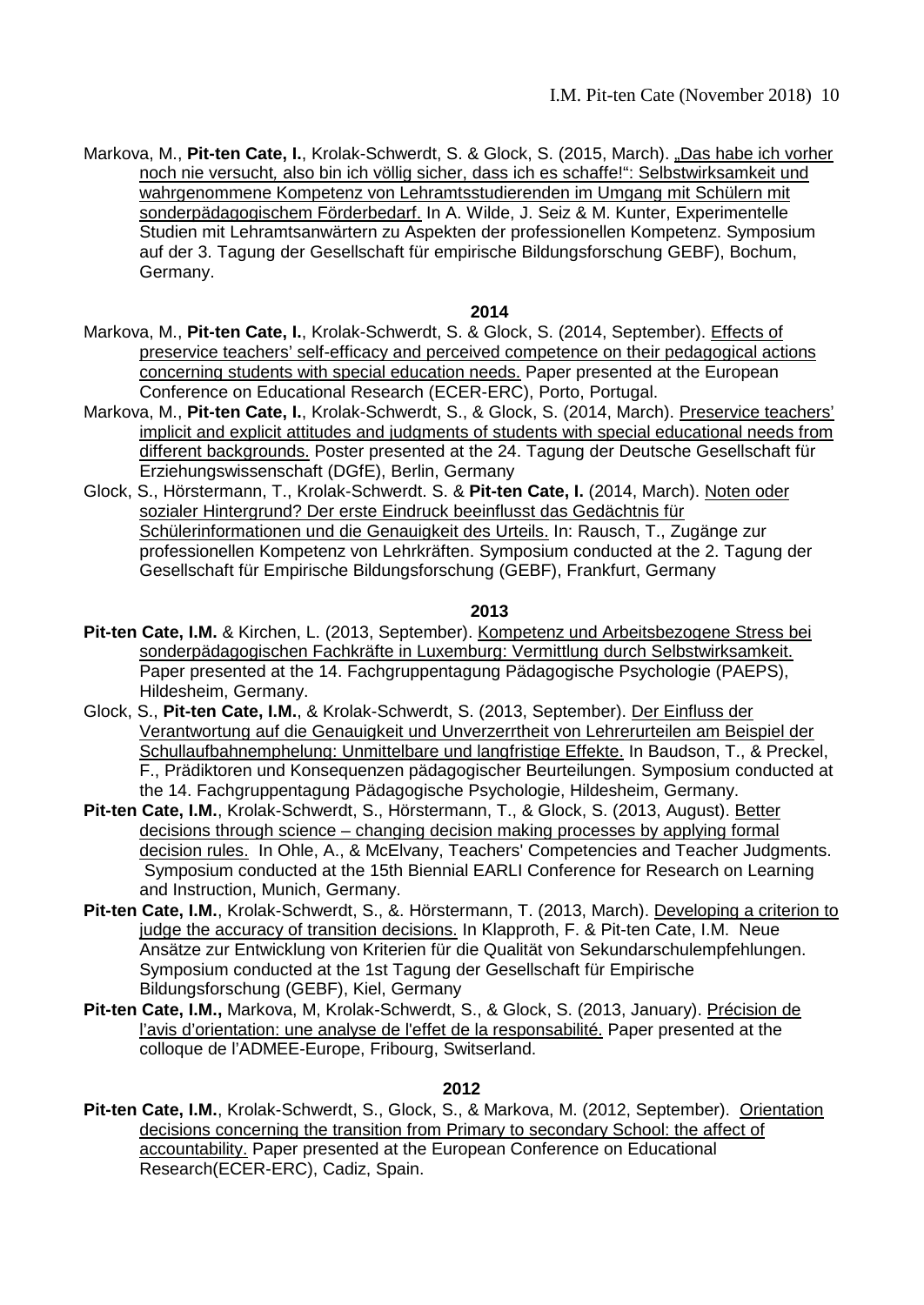**Pit-ten Cate, I.M.**, & Hörstermann, T. (2012, September). Towards a criterion to judge the accuracy of transition decisions. Poster presented at the European Conference on Educational Research, Cadiz, Spain.

#### **Before 2010**

- Pit-ten Cate, I.M. & Stevenson, J. (2004, April). Perceived positive gain and its effect on the illnessparenting stress relationship. Poster presented at the National Conference on Child Health Psychology, Charleston, SC, USA.
- Stevenson, J. & **Pit-ten Cate, I.M.** (2004, April). Behaviour and neuropsychological abilities in children with hydrocephalus and/or spina bifida. Poster presented at the National Conference on Child Health Psychology, Charleston, SC, USA.
- **Pit-ten Cate, I.** & Stevenson, J. (2002, October). Parental stress and positive gain in mothers of children with spina bifida and/or hydrocephalus. Poster presented at the European Academy of Childhood Disability, University of Pisa, Pisa, Italy.
- Stevenson, J. & **Pit-ten Cate, I.** (2002, October). Peer relations and neuropsychological abilities in children with hydrocephalus and/or spina bifida. Paper presented at the European Academy of Childhood Disability, University of Pisa, Pisa, Italy.
- Stevenson, J. & **Pit-ten Cate, I.** (2002, October) The nature of hyperactivity in children with hydrocephalus. Paper presented at the European Network on Hyperkinetic Disorders, Cagliari, Sardinia, Italy.
- **Pit-ten Cate, I.** & Stevenson, J. (2002, September). Behaviour problems and expressed emotion in children with spina bifida and/or hydrocephalus. Paper presented at the BPS Developmental Section Conference. University of Sussex, Falmer, UK.
- Fulcher, A.B., **Pit-ten Cate, I.M.**, & Stevenson, J. (2001, September). The relationship between body image and psychosocial adjustment in adolescents with spina bifida. Poster presented at the BPS Division of Health Psychology 15th Annual Conference, St Andrews, Scotland.
- Buckle, G., **Pit-ten Cate, I.M.**, & Stevenson, J. (2001, September). Severity, acceptance of disability and self-esteem of children with spina bifida and/or hydrocephalus. Poster presented at the BPS Division of Health Psychology 15th Annual Conference, St Andrews, Scotland.
- Pit-ten Cate, I.M., & Stevenson, J. (2001, July). Teacher and parent report on behavioural problems and self-esteem in children with spina bifida and hydrocephalus. Poster presented at the VII<sup>th</sup> European Congress of Psychology, London, UK.
- **Pit-ten Cate, I.M.**, & Stevenson, J. (2000, June). Disability and quality of life in children with spina bifida and hydrocephalus. Paper presented at the 44<sup>th</sup> Annual Scientific Meeting of the Society for Research into Hydrocephalus and Spina Bifida, Atlanta, USA.
- Stevenson, J., & **Pit-ten Cate, I.M.** (1999, November). The impact on parents of behaviour problems in children with spina bifida and hydrocephalus. Symposium conducted at the 1999 London Conference of the British Psychological Society, London, UK.
- **Pit-ten Cate, I.M.**, & Stevenson, J. (1999, June). The developmental, behavioural and psychological characteristics associated with hydrocephalus and spina bifida in middle childhood. Poster presented at the 43<sup>rd</sup> Annual Scientific Meeting of the Society for Research into Hydrocephalus and Spina Bifida, Sheffield, UK.
- **Pit-ten Cate, I.M.** (1998, October). Brothers and Sisters of Children with Physical Disabilities: Problems and Strategies. Paper presented at the fourth European Symposium Early Intervention, Bütgenbach, Belgium.
- **Pit-ten Cate, I.M.**, & Loots, G.M.P. (1997, July). Brothers and Sisters of Children with Physical Handicaps: Problems and Solutions. Poster presented at the Fifth European Congress of Psychology, Dublin, Ireland.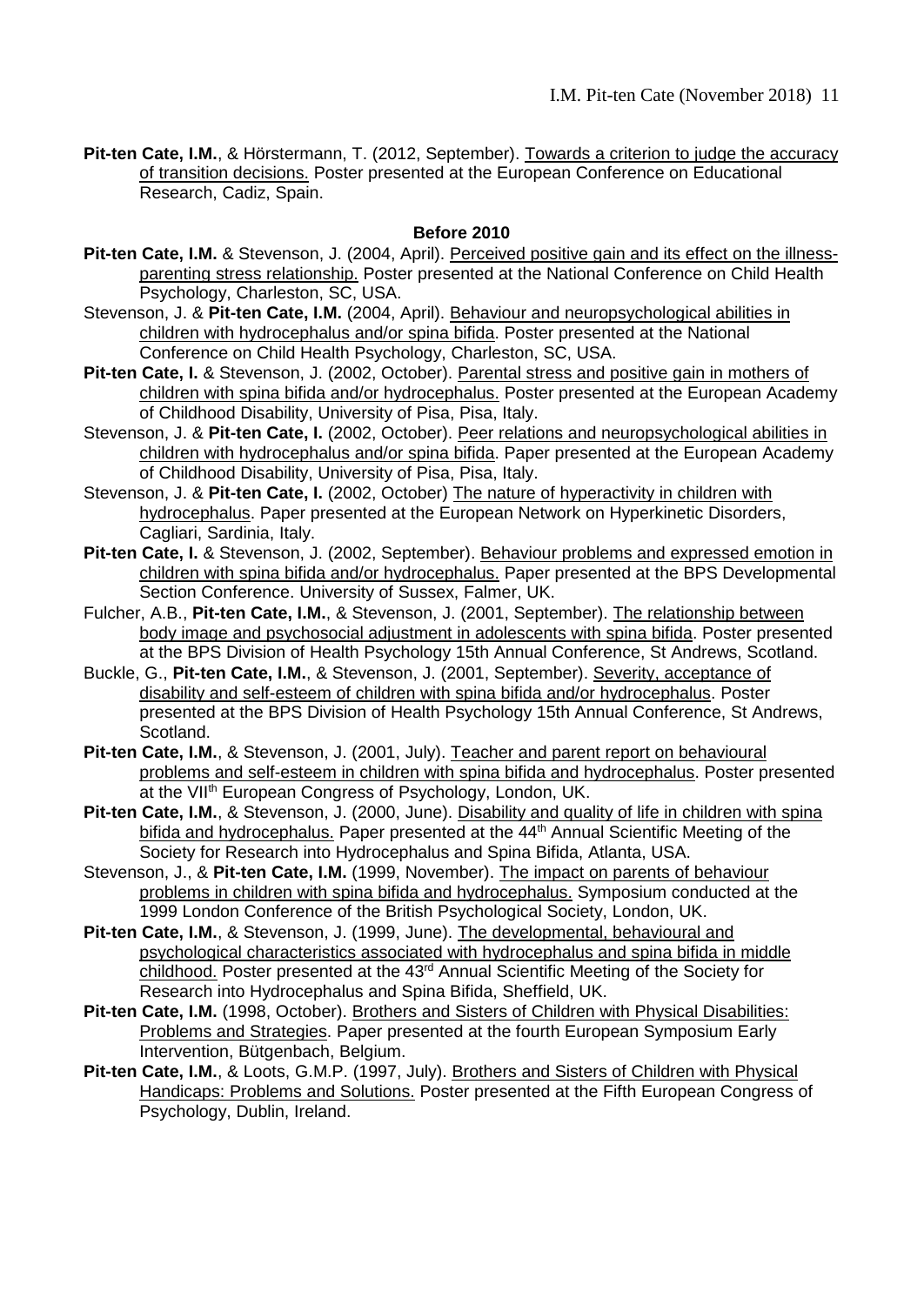- **Pit-ten Cate, I.M.**, Miller, A.C., Rosen, C., Gordon, R.M., Bicchieri, S.M., & Marks, B.C. (1995, August). Assessment of Development in Young Children with Disabilities. Poster presented at the 103rd annual convention of the American Psychological Association, New York, NY, USA.
- Rosen, C., Miller, A.C., **Pit-ten Cate, I.M.**, Gordon, R.M., Bicchieri, S.M., & Daniele, R., (1995, August). Assessment Approaches for Preschoolers with Disabilities. Poster presented at the 103rd annual convention of the American Psychological Association, New York, NY, USA.
- Diller, L., Feinblatt A., Padrone F., **Pit-ten Cate, I.M.** (1995, August). Trends in Service Delivery; Psychological Practice in Rehabilitation Settings. Symposium conducted at the 103rd annual convention of the American Psychological Association, New York, NY, USA.
- Rosen, C., Miller, A.C, **Pit-ten Cate, I.M.**, (1995, July). Team Collaboration in the Assessment of Children with Disabilities. Poster presented at the Fourth European Congress of Psychology, Athens, Greece.
- Miller, A.C., Johann-Murphy, M., & **Pit-ten Cate, I.M.** (1994, August). Pain and Gain: Distress in Children throughout Rehabilitation. Poster presented at the 102nd annual convention of the American Psychological Association, Los Angeles, CA, USA.

# **X. INVITED TALKS**

- **Pit-ten Cate, I.M.** (2018, November). Inclusive Practice: The influence of teachers' attitudes and competence [Invited talk]. School of Learning Development and Professional Practice Faculty of Education, Uuniversity of Auckland, Auckland, New Zealand.
- **Pit-ten Cate, I.M.** (2018, September). Symposium The Perceptions of Inclusion Questionnaire (PIQ) – International extensions and perspectives [Discussant]. EARLI Special Interest Group "Special Needs Education" (SIG 15), University of Potsdam, Potsdam, Germany
- **Pit-ten Cate, I.M.** (2018, May). Inklusive Bildung [Invited lecture] Ringvorlesung From Practice for Practice, University of Luxembourg, Esch-sur-Alzette, Luxembourg
- **Pit-ten Cate, I.M.** (2018, April). Inklusive Bildung: Die Rolle der Einstellungen und Kompetenzen von Lehrkräften und Lehramtsstudierenden [Invited talk]. Forschungskolloquium, Institut für Bildungsforschung, Bergische Universität Wuppertal, Wuppertal, Germany
- **Pit-ten Cate, I.M.** (2017, October). Inklusive Bildung in Luxembourg [Invited lecture]. Fakultät für Erziehungswissenschaften, Universität Bielefeld, Bielefeld, Germany.
- **Pit-ten Cate, I.M.** (2017, August) Symposium "Collaborative teaching and inclusion: Benefits and challenges" [Discussant]. European Conference on Educational Research (ECER), University of Tampere, Tampere, Finland.
- **Pit-ten Cate, I.M.** (2017, 7<sup>th</sup> July). Instilling teacher agency in professional development: An international outlook - Teachers´ attitudes towards inclusion in Luxembourg (Invited talk]. International Symposium - Teacher agency for inclusive education: An interdisciplinary perspective, University of Salerno, Salerno, Italy
- **Pit-ten Cate, I.M.** (2017, June). Inklusion und soziale Partizipation von Schülern mit sonderpädagogischem Förderbedarf [Invited talk]. MecreDys – les difficultés spécifiques de l´apprentissage. University of Luxembourg, Esch-sur-Alzette, Luxembourg.
- **Pit-ten Cate, I.M.** (2017, June). "What's in a name that which we call SEN": Stereotypes and attitudes towards children with SEN and their influence on behaviour [Invited talk]. Passage Professionals Networking Evening #22, Luxembourg, Luxembourg.
- **Pit-ten Cate, I.M.** (2016, August) Symposium Students with SEN at high risk: The link between social participation and psychosocial outcomes [Discussant]. European Conference on Educational Research (ECER), University College Dublin, Dublin, Ireland.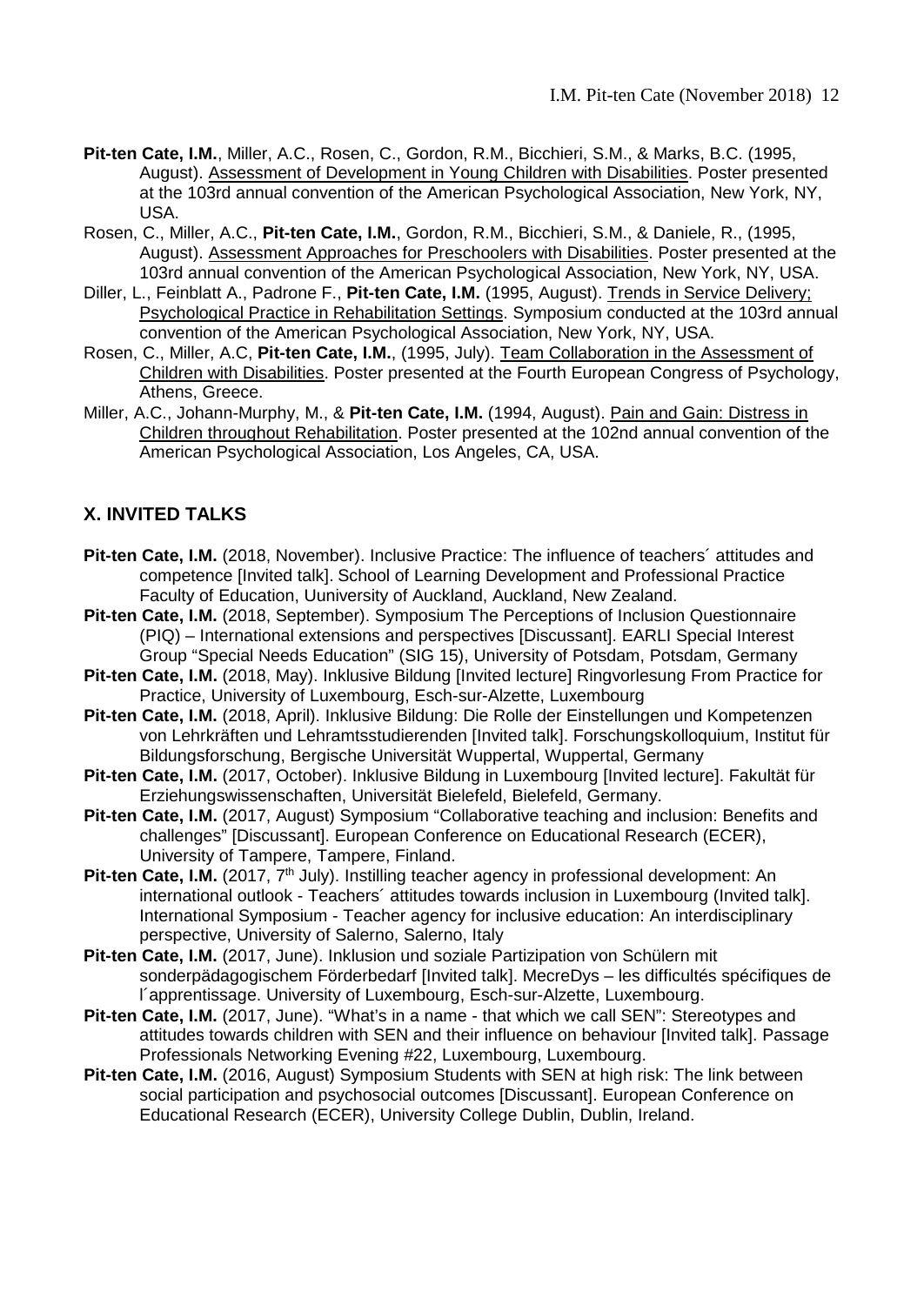- **Pit-ten Cate, I.M.** & Krischler, M. (2015, June) Forschungsprojekt INCLUS: Lehrereinstellungen und -kompetenzen als Rahmenbedingen der Inklusion [invited talk]. Arbeitsgruppe "Aide et assistance: Prise en charge au niveau de l'école", Reebouschoul, Bettembourg, Luxembourg
- **Pit-ten Cate, I.M.** & Krischler, M. (2015, November). Inklusive Bildung in Luxemburg: Unterstützung der Lehrerpersonen im Umgang mit Heterogenität [Invited talk]. Workshop "Von der Sonderpädagogik zur Inklusiven Bildung? Luxemburg im internationalen Vergleich", Eschsur-Alzette, Luxembourg
- **Pit-ten Cate, I.M.** (2013, October). Sonderpädagogische Förderung und Inklusive Bildung in ausgewählten Ländern: Niederlande und Großbritannien im Vergleich [Invited talk]. Conference "Von der Sonderpädagogik zur Inklusiven Bildung? Aus internationalen Vergleichen lernen", Walferdange, Luxembourg
- Lehtonen, A., & **Pit-ten Cate, I.M.** (2013, February). "Behaviour in children with neurofibromatosis type 1: cognition, executive function, attention, emotion, and social competence" [Podcast] Developmental Medicine and Child Neurology.
- Krolak-Schwerdt, S., Glock, S., Klapproth, F., & **Pit-ten Cate, I.M.** (2013, December). Übergangsentscheidungen in Luxembourg [Invited talk]. Conseil supérieur de l'éducation nationale, Luxembourg, Luxembourg
- **Pit-ten Cate, I.M.**, Glock, S., Krolak-Schwerdt, S. (2013, January). TRANSINTER erste Ergebnisse und zukünftige Pläne [Invited talk]. Collège des Inspecteurs de l´enseignement fondamental, Luxembourg, Luxembourg
- Pit-ten Cate, I.M. (2006, June) Psychosocial adjustment to physical disability /chronic illness [Invited talk]. Child and Adolescent Health Services (CAMHS) North Wales Summer School, Bangor, Wales, UK
- Pit-ten Cate, I.M., & Loots, G.M.P. (1997, December). Ervaringen van broers en zussen van jongeren met een lichamelijke handicap en hun ouders [Invited talk]). Symposium conducted at Rehabilitation Center "De Hoogstraat", Utrecht, the Netherlands.
- **Pit-ten Cate, I.M.** (April 1997). Broers en zussen van jongeren met een lichamelijke handicap [Invited talk]. Annual meeting of the BOSK, Society of children with physical disabilities and their parents, Huizen, The Netherlands.
- **ten Cate, I.M.** (1992, June). The Child Psychologist in a Pediatric Rehabilitation Setting [Invited talk]. Free University, Special Education, graduate students program, Amsterdam, The Netherlands.

## **XI. ORGANISATION OF CONFERENCES / SYMPOSIA / WORKSHOPS**

- Fischbach, A., Hadjar, A., **Pit-ten Cate, I**., Powell, J., & Ugen, S. (November 2018). "Luxembourg: A unique Educational Context? Perspectives on Education (Research)". Inaugural LuxErA conference, Universiy of Luexmbourg, Luxembourg.
- Schwab, S. & **Pit-ten Cate, I.M.** (April 2018). "Teacher Efficacy and Inclusive Education". Conference/Workshop, University of Wuppertal, Germany
- **Pit-ten Cate, I.M.** & Syring, M. (February, 2018). "Einstellungen und Überzeugungen gegenüber einer heterogenen Schülerschaft". 6. Tagung der Gesellschaft für Empirische Bildungsforschung (GEBF), Basel, Switzerland
- **Pit-ten Cate, I.M.** (November, 2013) "Betreuung von Kindern mit besonderem Förderbedarf in Luxemburg: Erfahrungen und Herausforderungen". University of Luxembourg, Walferdange, Luxembourg
- Klapproth, F. & **Pit-ten Cate, I.M.** (March, 2013) "Neue Ansätze zur Entwicklung von Kriterien für die Qualität von Sekundarschulempfehlungenˮ. 1st Tagung der Gesellschaft für Empirische Bildungsforschung (GEBF), Kiel, Germany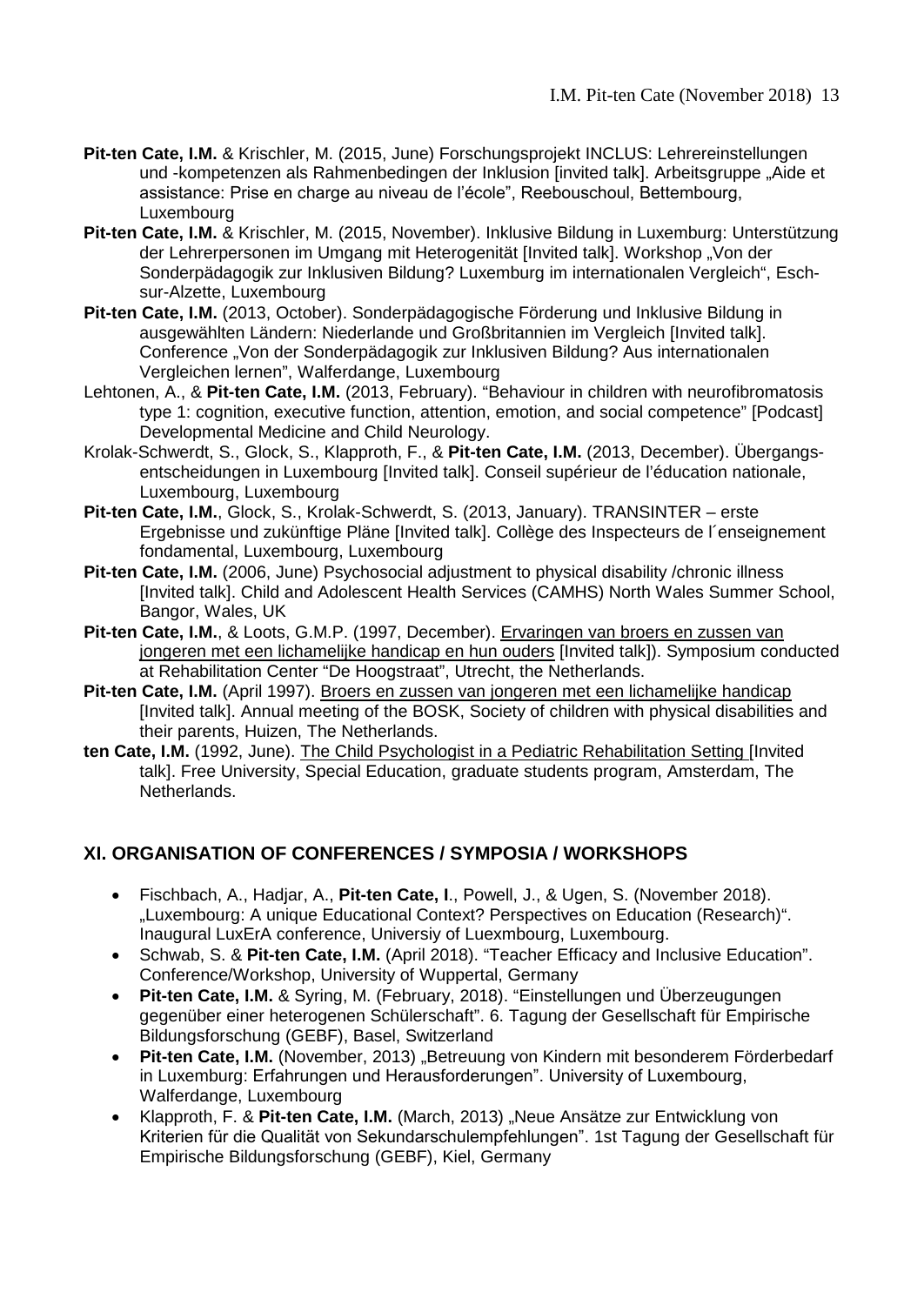# **XII. RESEARCH ACTIVITIES**

#### **Reviewer for international journals**

Child: Care, Health and Development; Developmental Medicine and Child Neurology; Educational Psychology; Educational Research and Evaluation; Empirischen Pädagogik; European Journal of Psychology of Education; European Journal of Special Education Needs; Journal for Educational Research Online; Journal of Child Psychology and Psychiatry; Journal of Applied Research in Intellectual Disabilities; Journal of Attention Disorders; Journal of Educational Research and Evaluation; Journal of Experimental Education; Journal of Family Psychology; Journal of Intellectual Disability Research; Journal of Pediatric Neurology; Journal of Pediatric Psychology; Research in Developmental Disabilities; Studies in Educational Evaluation.

#### **Reviewer international conferences**

EAPRIL 2016; EARLI 2017, 2019; GEBF 2017, 2019

#### **Reviewer for Research Funding:**

Research Foundation Flanders (FWO) 2018

# **Services in academic societies and committees**<br>2018- Founding Member and Vice presiden

- Founding Member and Vice president Luxembourg Education Research Association (LUX-ERA)
- 2018- Member Experimental Psychology Laboratories Network (EPSYLON) at the University of Luxembourg
- 2017/18 Member Local Organising Committee joint bi-annual EARLI SIG10&21 meeting, Esch-sur-Alzette, Luxembourg (July 2018)
- 2015 Member Local Organising Committee 10th EAPRIL Conference, "Educating the generation of tomorrow ", Esch-sur-Alzette, Luxembourg;
- 2004/05 Member Psychology Course Committee re: BPS Accreditation Five Year Review, School of Psychology, University of Southampton;
- 2000/02 Member Psychology Ethics Committee, School of Psychology, University of Southampton;

#### **Current Membership Scientific Associations**

- Luxembourg Education Research Association (LUXERA)
- Arbeitsgruppe Empirische Sonderpädagogische Forschung (AESF)
- British Psychological Society (Full member of the division of Health Psychology and the division of Developmental Psychology)

#### **Current Scientific Cooperation:**

- European project: "Investigating Variables for Change: Identifying which factors influence teachers' willingness to promote inclusive classroom practices". Project partners: Paola Aiello (University of Salerno, Italy), Erika Marie Pace (University of Salerno, Italy), Petra Hecht (Pädagogische Hochschule Vorarlberg, Austria), Susanne Miesera (Technische Universität Dortmund, Germany); Bettina Streese (University of Bielefeld, Germany), Susanne Schwab (University of Vienna, Austria), Mirna Nel (International Partner, North West University Vaal Triangle Campus, South Africa) and Umesh Sharma (International Expert Advisor, Monash University, Australia).
- Dr Sabine Glock, Institute für Bildungsforschung, School of Education, Bergische Universität Wuppertal, Germany: "Implicit cognition".
- Prof Christine Rubie-Davies, School of Learning Development and Professional Practice, Faculty of Education University of Auckland, New Zealand, "Teacher expectancy effects".